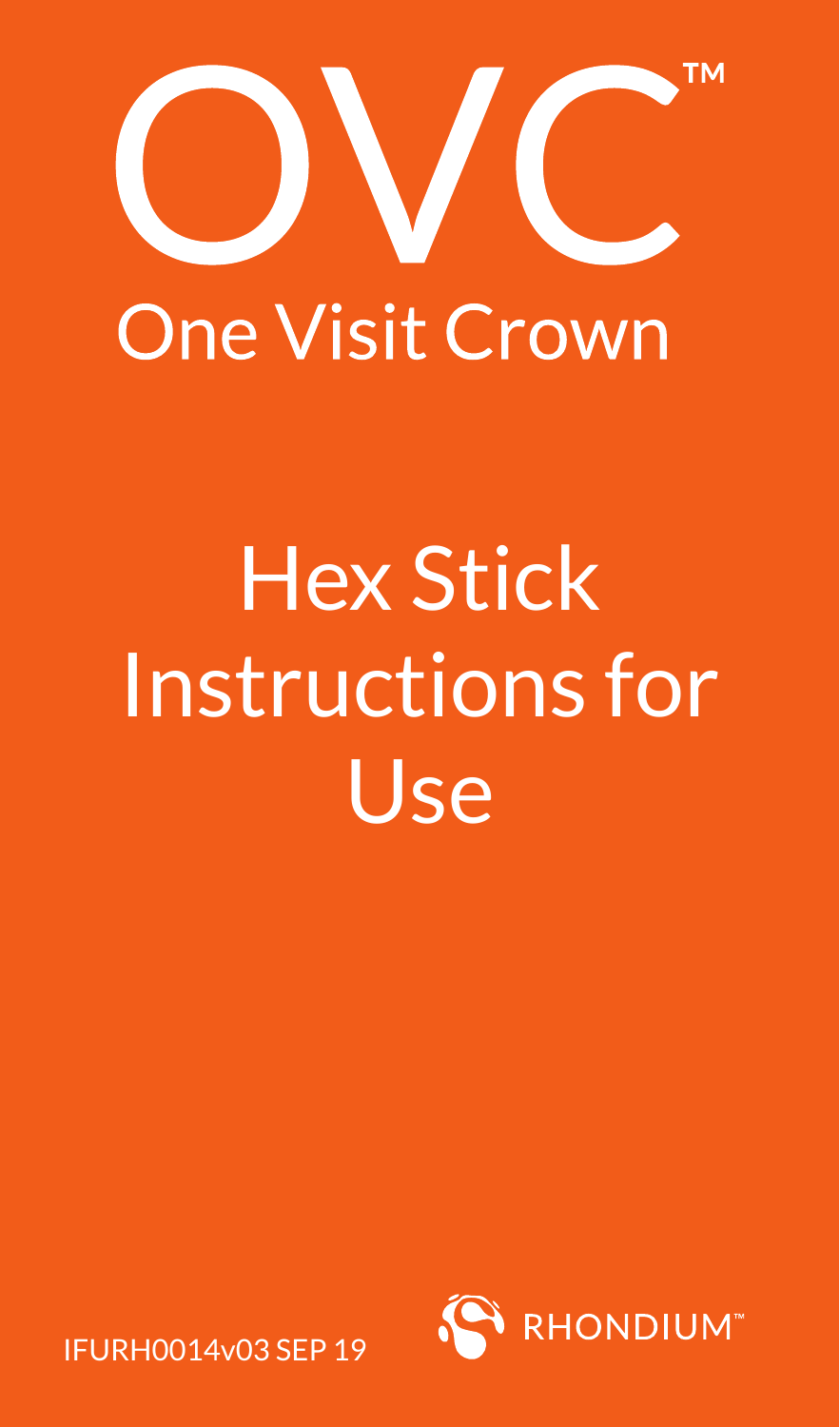### Instructions for use

Use the Hex Stick to tighten the McDonald Matrix BandTM.

The ball end**(A)** allows multi angle access for tightening and adiustment of the band. The hex end**(B)** allows for carrying/placement of the band.

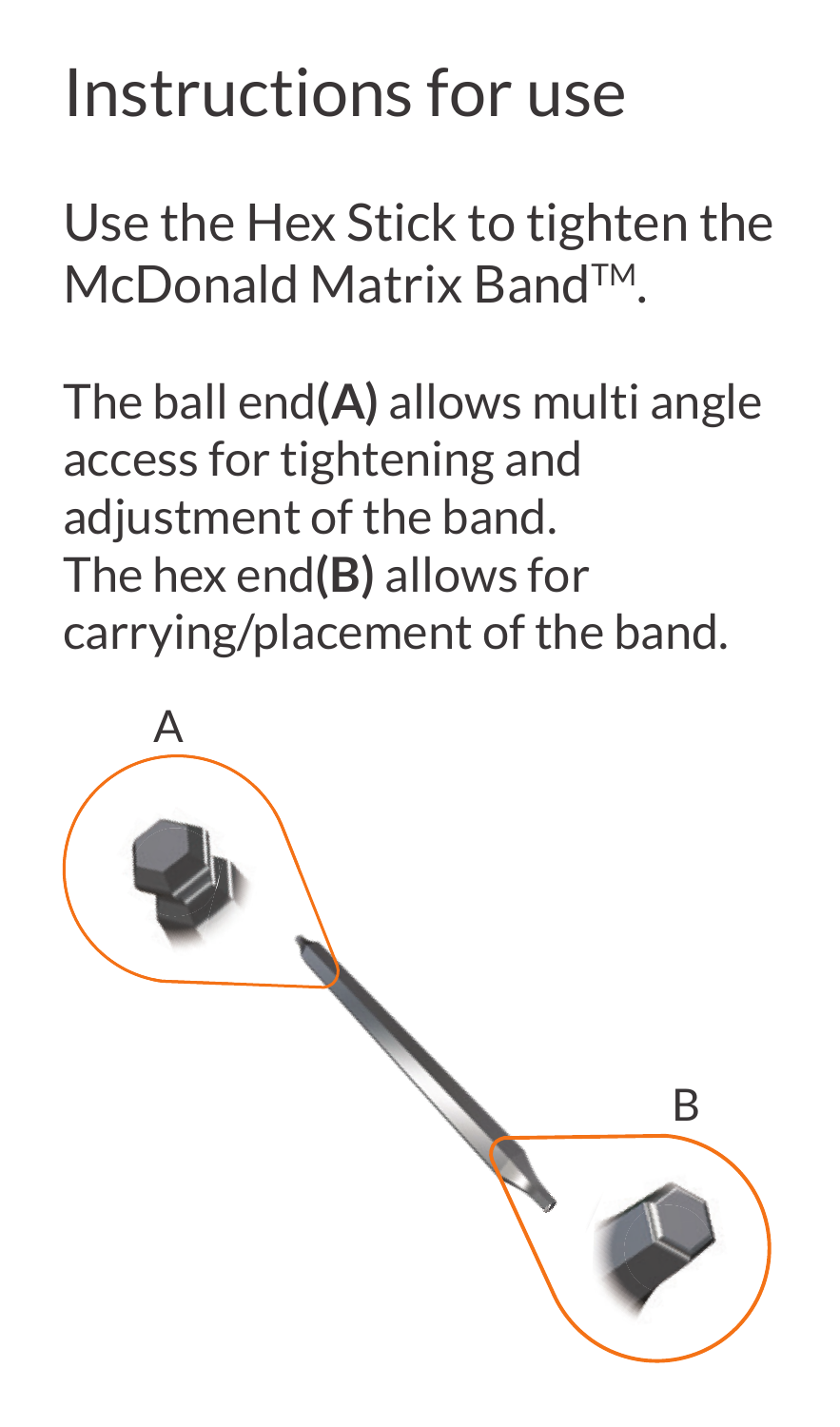## Instructions for cleaning, disinfecting and sterilising the Hex Stick

#### **Warnings**

The stainless steel Hex Stick must be cleaned and sterilised (by steam autoclave) between each use.

#### **Limitations**

The Hex Stick can be cleaned, disinfected and sterilised repeatedly. Discard when corrosion and/or damage is noticed.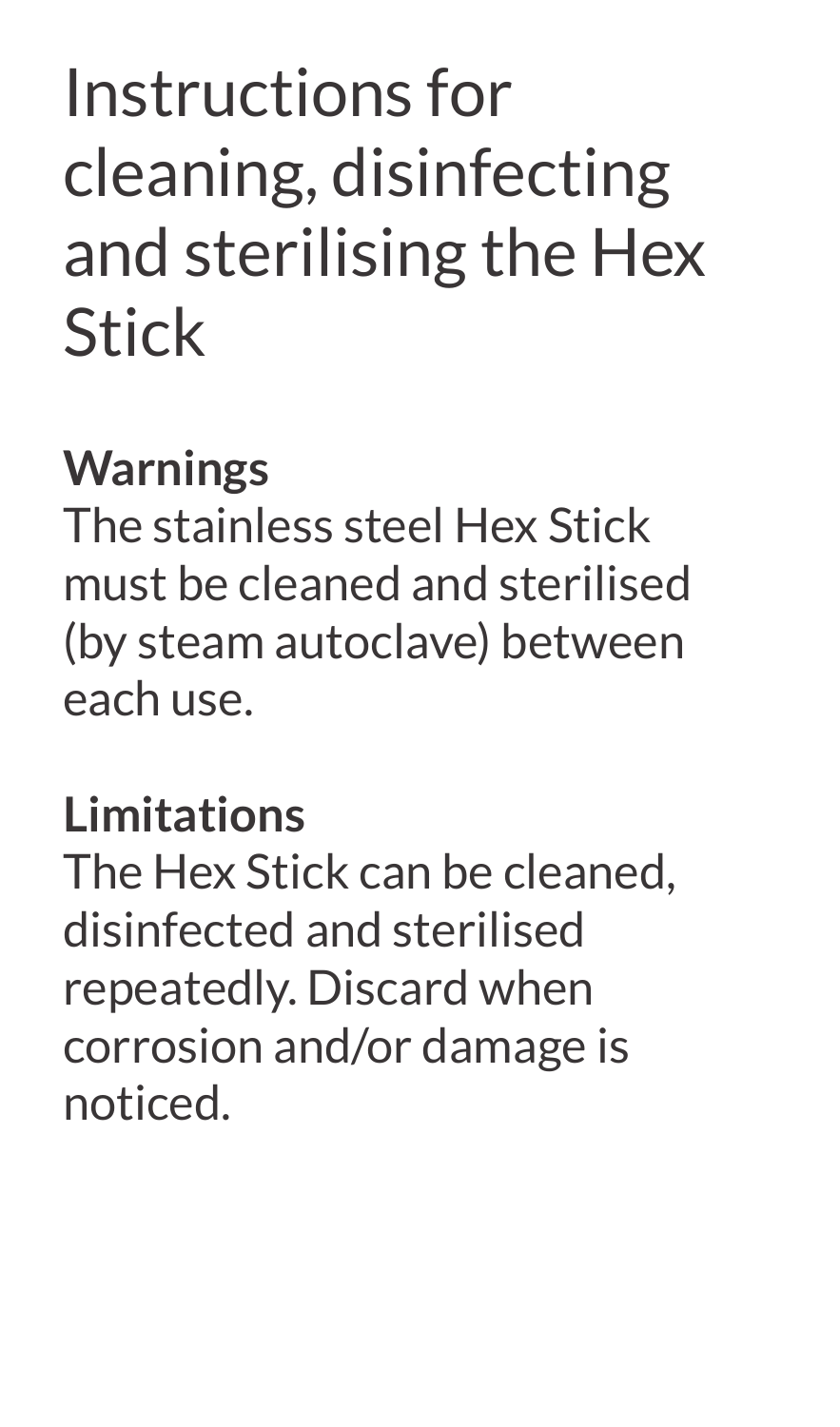**Pre-cleaning**

Remove coarse impurities from the Hex Stick as soon as possible after use with a soft brush and cold running water.

**Automated Cleaning and Disinfection (preferred method)** Follow washer-disinfector's instructions for use, using the manufacturer's guidelines for a suitable programme (A º > 3000 or in case of older devices at least 10 min at 93°C) and detergent. After pre-cleaning, place the Hex Stick in the washer-disinfector, allowing water and detergent to wet all surfaces and drain easily. At the end of the programme, remove and inspect the Hex Stick for corrosion, damaged surfaces and impurities.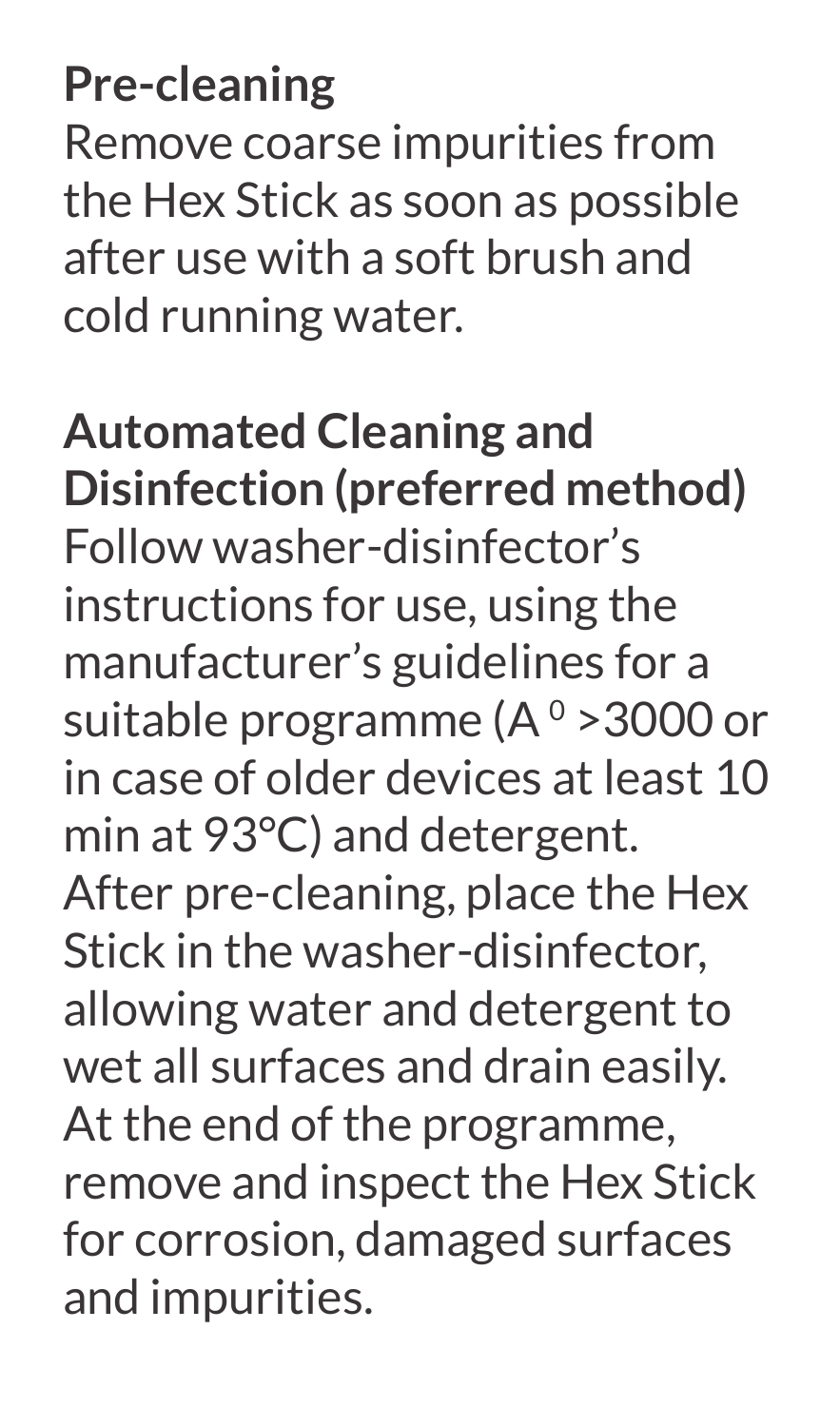Package the Hex Stick in a suitable sterilisation pouch or container.

#### **Manual Cleaning and Disinfection**

After pre-cleaning, soak in an enzymatic cleaner following the manufacturer's recommended soaking time before ultrasonic cleaning – follow the ultrasonic unit instructions. Do not overload the ultrasonic unit.

Once cleaned, remove from cleaning solution and rinse thoroughly with deionised water. Inspect the Hex Stick for corrosion, damaged surfaces and impurities. Package the Hex Stick in a suitable sterilisation pouch or container.